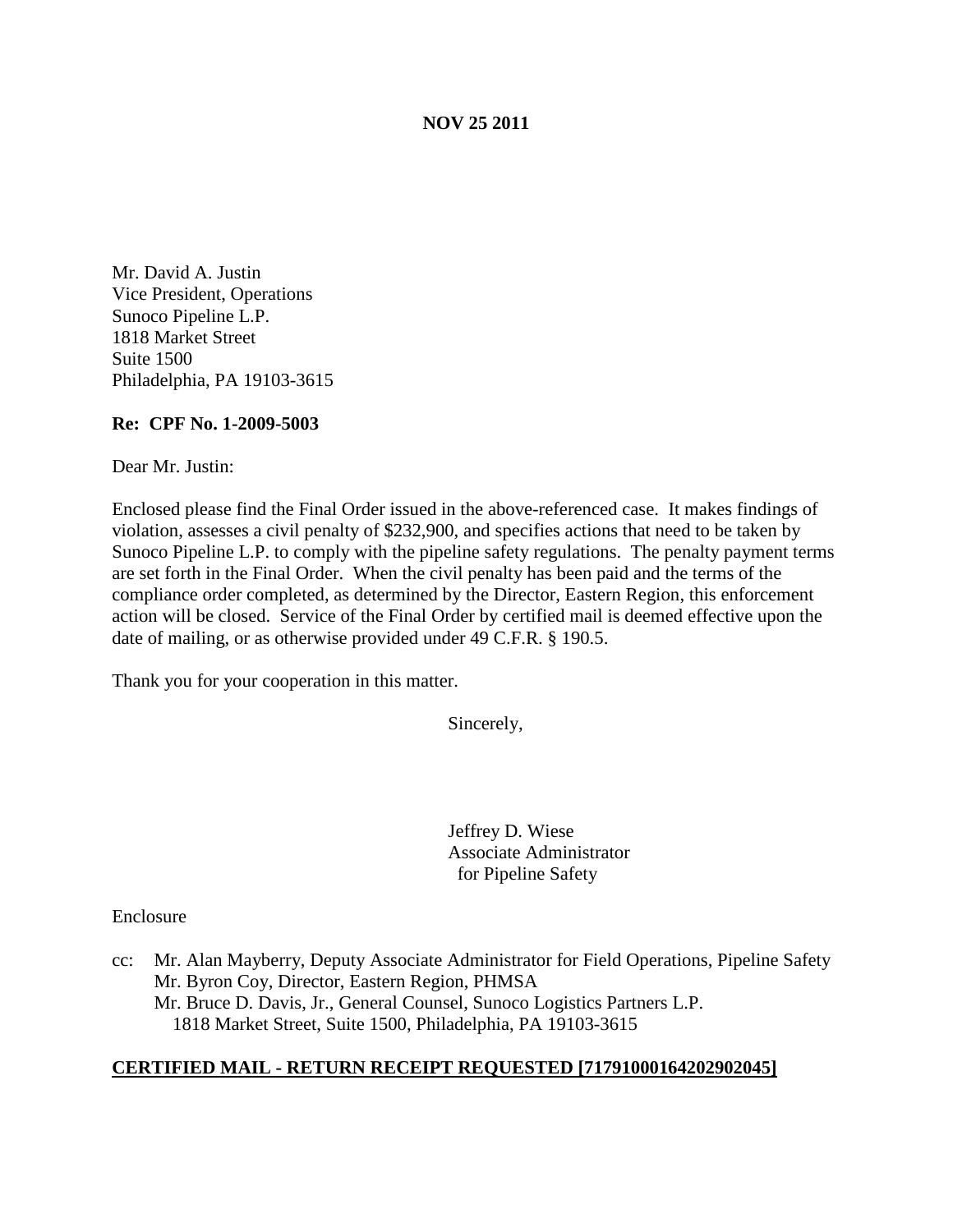### **U.S. DEPARTMENT OF TRANSPORTATION PIPELINE AND HAZARDOUS MATERIALS SAFETY ADMINISTRATION OFFICE OF PIPELINE SAFETY WASHINGTON, D.C. 20590**

**)**

**)**

**)**

**In the Matter of )**

**\_\_\_\_\_\_\_\_\_\_\_\_\_\_\_\_\_\_\_\_\_\_\_\_\_\_\_\_\_\_\_\_\_\_\_**

**\_\_\_\_\_\_\_\_\_\_\_\_\_\_\_\_\_\_\_\_\_\_\_\_\_\_\_\_\_\_\_\_\_\_\_ )**

**Sunoco Pipeline L.P., ) CPF No. 1-2009-5003**

**Respondent. )**

## **FINAL ORDER**

On November 25-26, 2008, pursuant to 49 U.S.C. § 60117, a representative of the Pipeline and Hazardous Materials Safety Administration (PHMSA), Office of Pipeline Safety (OPS), conducted an investigation of a failure that occurred on a hazardous liquids pipeline operated by Sunoco Pipeline L.P. (Sunoco or Respondent) in Murrysville, Pennsylvania. Sunoco, a subsidiary of Sunoco Logistics Partners L.P., operates approximately 4,500 miles of hazardous liquid pipelines transporting crude oil, refined petroleum products, and highly volatile liquids in Texas, Pennsylvania, Ohio, New Jersey, and several other states.<sup>[1](#page-1-0)</sup>

As a result of the investigation, the Director, Eastern Region, OPS (Director), issued to Respondent, by letter dated August 14, 2009, a Notice of Probable Violation, Proposed Civil Penalty, and Proposed Compliance Order (Notice). In accordance with 49 C.F.R. § 190.207, the Notice proposed finding that Sunoco had committed five violations of 49 C.F.R. Part 195 and proposed a civil penalty of \$232,900 for the alleged violations. The Notice also proposed that Respondent be directed to take specific actions to correct the alleged violations.

Sunoco responded to the Notice by letter dated September 15, 2009 (Response). In its Response, Respondent contested the allegations contained in the Notice and requested a hearing. A hearing was held on March 18, 2010, in Langhorne, Pennsylvania, with an attorney from the Office of Chief Counsel, PHMSA, presiding. Respondent submitted a post-hearing statement for the record dated April 15, 2010 (Closing).

# **FINDINGS OF VIOLATION**

The Notice alleged that Respondent violated 49 C.F.R. Part 195 as follows:

<span id="page-1-0"></span> $\frac{1}{1}$ Sunoco has reported this mileage pursuant to 49 C.F.R. § 195.49.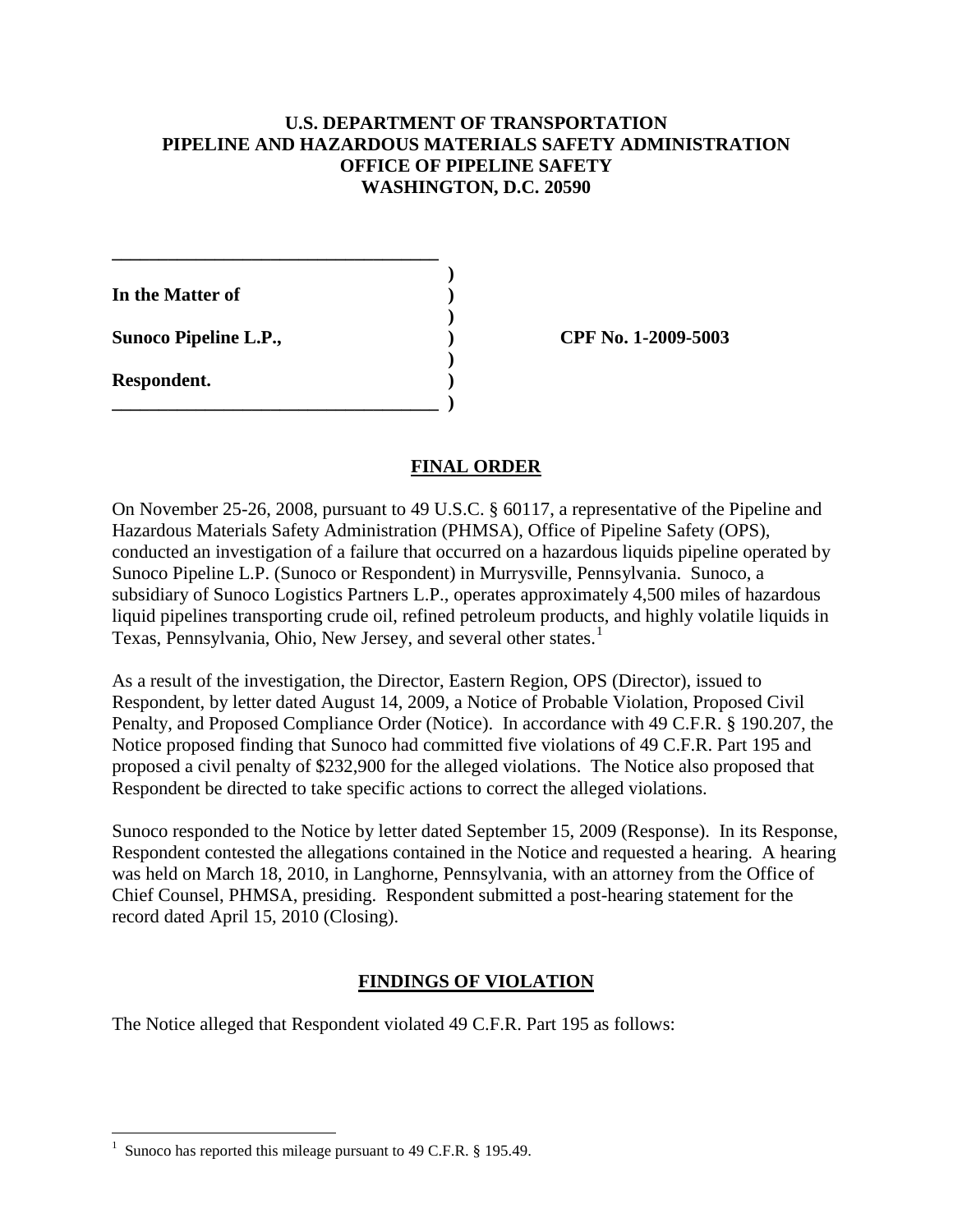#### **Item 1:** The Notice alleged that Respondent violated 49 C.F.R. § 195.402(a), which states:

#### **§ 195.402 Procedural manual for operations, maintenance, and emergencies.**

(a) *General.* Each operator shall prepare and follow for each pipeline system a manual of written procedures for conducting normal operations and maintenance activities and handling abnormal operations and emergencies. This manual shall be reviewed at intervals not exceeding 15 months, but at least once each calendar year, and appropriate changes made as necessary to insure that the manual is effective. This manual shall be prepared before initial operations of a pipeline system commence, and appropriate parts shall be kept at locations where operations and maintenance activities are conducted.

The Notice alleged that Respondent violated § 195.402(a) by failing to prepare written procedures for installing completion plugs on its pipeline system. On November 25, 2008, Respondent attempted to install a completion plug into a Thread-O-Ring (TOR) fitting on the upstream side of an aboveground mainline valve on its Montello-to-Pittsburgh 8-inch pipeline. After attempting to set the completion plug using a TDW T-101 drilling machine, the plug blew out resulting in the release of approximately 280 barrels (11,760 gallons) of gasoline into the local environment and nearby Turtle Creek. The pipeline failure resulted in evacuations of homes and businesses in the immediate area and temporary closure of U.S. Route 22 in Murrysville, Pennsylvania (NRC Report #890993).

The Notice alleged that Sunoco had failed to include in its operations and maintenance manual written procedures for installing completion plugs on its pipeline system. The Notice further alleged that Respondent stated it required personnel to follow the manufacturer's instructions for setting completion plugs, but the operator could not produce a written procedure from its operations and maintenance manual outlining this requirement.

Respondent contended at the hearing and in its Closing that § 195.402(a) did not apply to the activity of installing a completion plug on November 25, 2008, because it was not a "normal operation or maintenance activity" to which the regulation applies. Sunoco explained that the "work being done was for the installation of [pig] launching and receiving traps," which constituted a construction project rather than an operations or maintenance activity.<sup>[2](#page-2-0)</sup>

The evidence in the record shows that on the date in question, Respondent was installing a completion plug on the pipeline to complete a "tapping," an activity that involved installing a TOR fitting, drilling an opening into the pipeline through the fitting, and then plugging the fitting to prevent product from escaping through the opening. The pipeline segment had been isolated prior to the work being performed, but the segment still contained gasoline at pipeline pressure. The tapping of an operational pipeline, including the installation of a completion plug to finish the tap and prevent release, is an activity that if not properly performed presents a risk of release that threatens public safety and the environment. By comparison, construction activities are associated with installing new pipeline. For this reason, I find Respondent's tapping of an in-

 $\mathcal{D}_{\mathcal{L}}$ 

<span id="page-2-0"></span> $\frac{1}{2}$  $\degree$  Closing at 2.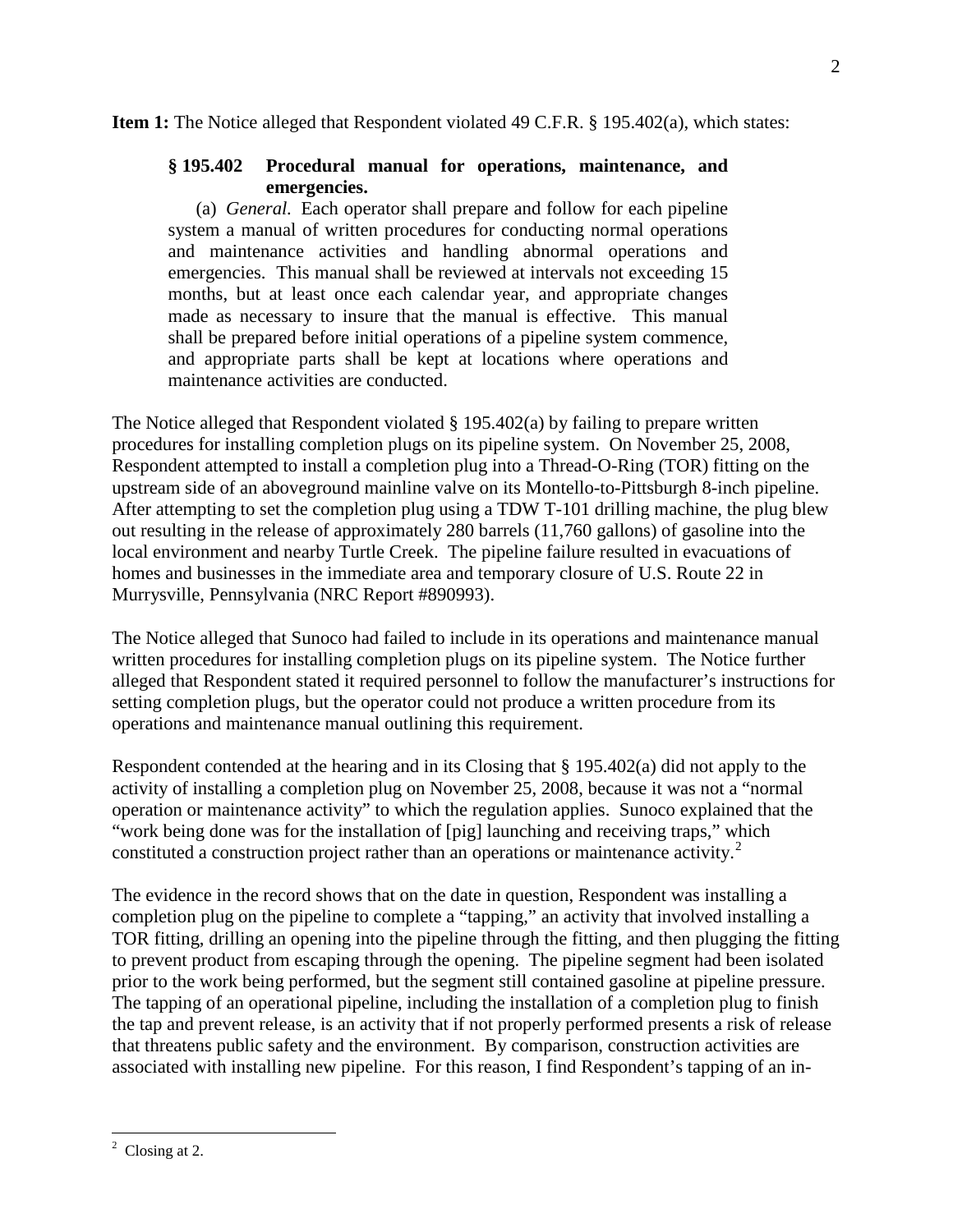service pipeline and installing a completion plug to seal the tap fell within the scope of conduct considered an operations or maintenance activity under § 195.402(a). Therefore, Sunoco was required to have written procedures for the activity.<sup>[3](#page-3-0)</sup>

Sunoco also contended that it had written procedures for the installation of completion plugs in accordance with § 195.402(a). Specifically, Respondent pointed to its *DOT 195 Maintenance Manual*, *Subpart F-195.402(a)* and *Subpart G-195.505* (O&M Manual). The O&M Manual referenced Respondent's *Operator Qualification OQP-482 Hot Tapping* procedure (*OQP-482*), which Sunoco explained also contained a sub-task for installing completion plugs.<sup>[4](#page-3-1)</sup> The company introduced these procedures as well as procedures from its qualification program, *JPM-OQP-482-001 Preparing for Hot Tapping* and *JPM-OQP-482-002 Completing Tap*. [5](#page-3-2)

Respondent argued that its OQ procedure *OQP-482* complied with any requirement to have written procedures for installing completion plugs. The *OQP-482* procedure stated that its purpose was: "To provide instructions for performing/monitoring and control of cutting or drilling an opening into an in-service pipeline facility without interfering with the normal operation of the facility."[6](#page-3-3) Section 1.1.1 of the procedure required personnel to review the tapping machine manufacturer's instructions prior to proceeding to the job site.<sup>[7](#page-3-4)</sup> Section 4.4 stated: "When tapping and/or cutting with the hot tapping machine, the manufacturer's instructions must be followed."[8](#page-3-5) Section 4.12 required Respondent to "Cap or plug tap valve connection until ready for use."<sup>[9](#page-3-6)</sup> These same procedures were repeated in Sunoco's OQ tasks *JPM-OQP-482-001* and *JPM-OQP-482-002*. [10](#page-3-7)

After reviewing Respondent's O&M Manual and OQ procedures, I find that Respondent's procedures were deficient in several regards. First, Respondent's O&M Manual did not include written procedures for tapping or installing completion plugs. Although the O&M Manual crossreferenced the company's OQ procedures, it did not explicitly state that the OQ procedures were being adopted into the O&M Manual. For example, Section 195.402.a-01 of the O&M Manual lists among various Sunoco manuals and specifications both the *DOT 195 Operations Manual* and the *Operator Qualification Procedures*. Section 195.505-02 of the O&M Manual specifies that the OQ Written Program is comprised of various sections, including "OQ-Appendix F, Covered Task Procedures." But the written O&M procedures did not explain that personnel were to consult any of these OQ procedures when performing operations and maintenance activities.

- <span id="page-3-4"></span> $7$  Closing, Exhibit 1A at 5.
- <span id="page-3-5"></span><sup>8</sup> Closing, Exhibit 1A at 11.

<span id="page-3-0"></span><sup>&</sup>lt;sup>2</sup><br>3 <sup>3</sup> Sunoco also argued the activity is not "normally" performed, but the word "normal" in § 195.402(a) qualifies the term "operations" to distinguish between normal and abnormal operations. *See* § 195.402(c)-(d).

<span id="page-3-1"></span><sup>4</sup> Closing, Exhibits 1 and 1A.

<span id="page-3-2"></span><sup>5</sup> Closing, Exhibits 2 and 3.

<span id="page-3-3"></span><sup>6</sup> Closing, Exhibit 1A at 1.

<span id="page-3-6"></span><sup>&</sup>lt;sup>9</sup> Closing, Exhibit 1A at 12.

<span id="page-3-7"></span> $10$  By comparison, the TDW T-101 drilling machine manufacturer's installation procedures consisted of approximately nine pages of detailed instructions on the proper installation and use of completion plugs. Violation Report, Exhibit A, Item 10.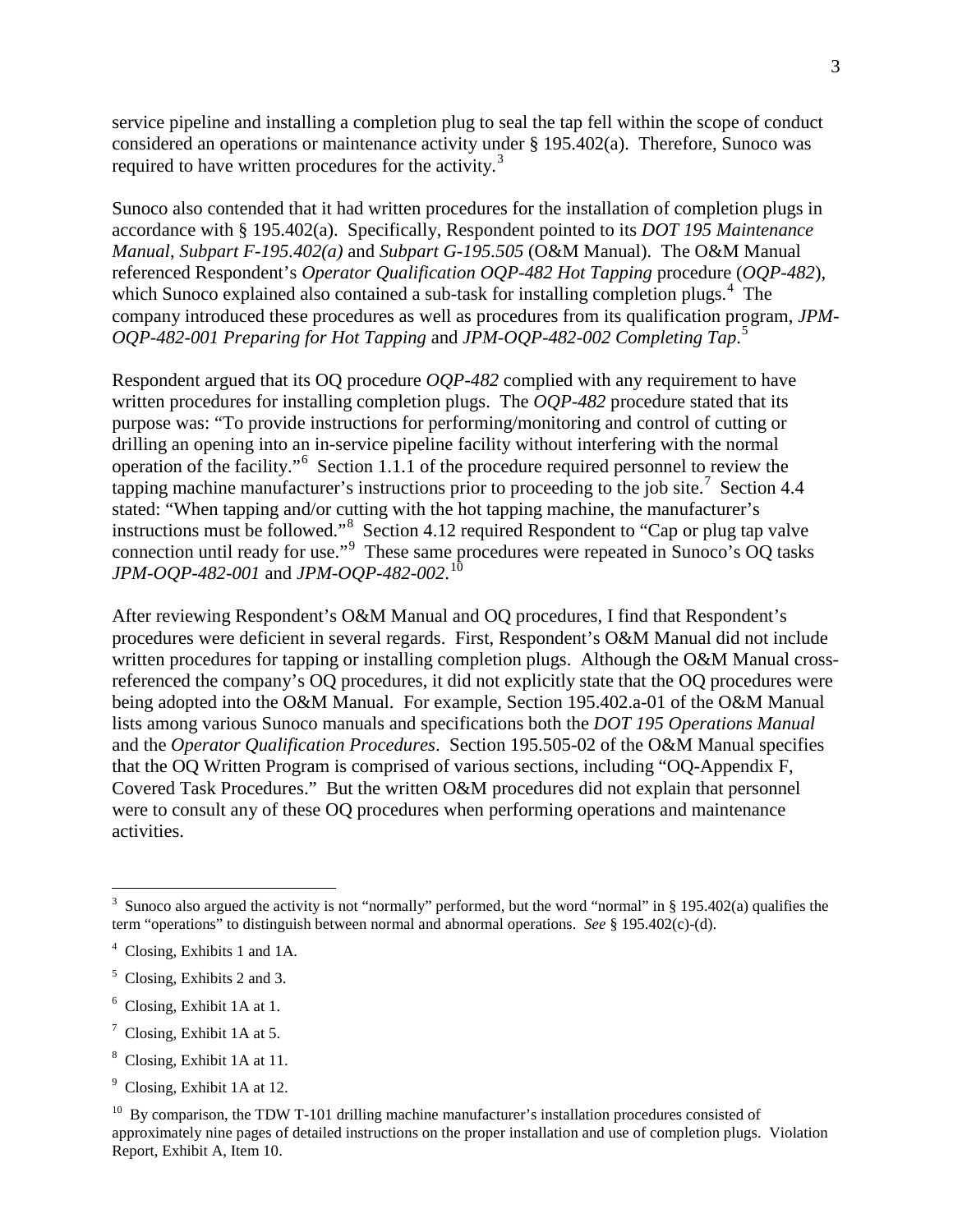With regard to *OQP-482*, although the OQ procedures included a general requirement for individuals to follow the manufacturer's set of instructions when tapping or cutting with a hot tapping machine, Respondent's procedures did not identify the precise manufacturer's instructions by name and direct individuals to specific provisions applicable to the relevant stages of the installation. If Respondent intended to adopt external instructions by reference, the company's own written procedures must either reproduce those instructions in the manual or identify the instructions by name and include the location where the instructions are located to ensure that employees will follow the correct procedures. Merely referring to "manufacturer's instructions" without any additional identifying information is insufficient.

Moreover, it appears there was some inconsistency between Respondent's *OQP-482* procedure and the TDW T-101 drilling machine manufacturer's instructions in this case. Section 4.11 of Sunoco's procedures permitted the removal of the tapping machine prior to capping or plugging, but if the tapping machine is removed as permitted under Section 4.11, a completion plug cannot be installed in accordance with the manufacturer's instructions and Respondent's Section 4.12 procedure, as the TDW tool would have already been removed.

In its Closing, Sunoco argued that § 195.402(a) "does not require any particular level of detail, it only requires that there be a procedure."<sup>11</sup> I do not accept this argument. Section 195.402 requires that the written procedures at a minimum be "effective" in order to "provide safety during maintenance and normal operations."<sup>[12](#page-4-1)</sup> Procedures that are ineffective or that do not provide an acceptable level of safety may be found in noncompliance. In prior enforcement cases, PHMSA has found an operator's procedures were in violation of the regulatory requirement because they were similarly inadequate or lacking in sufficient detail.<sup>13</sup> In the present case, Sunoco's procedures were ineffective because the O&M Manual did not contain procedures for installing a completion plug, the manual referenced but did not explicitly incorporate OQ procedures that included a general requirement to follow additional instructions, the OQ procedures did not identify those additional instructions and where they were located, and the OQ procedures appeared to be in conflict with the additional instructions.

Accordingly, after considering all of the evidence, I find that Respondent violated § 195.402(a) by failing to prepare effective written procedures for installing a completion plug on its pipeline facility.

**Item 2:** The Notice alleged that Respondent violated 49 C.F.R. § 195.402(a), quoted above, by failing to follow its written procedures, which directed personnel to follow the manufacturer's instructions when tapping or cutting with a hot tapping machine. Specifically, the Notice alleged that Sunoco did not properly calculate the travel distance required for the completion plug to set completely and securely in the TOR fitting, as specified in the manufacturer's *T-101a Operating* 

<span id="page-4-0"></span> $11$  Closing at 2.

<span id="page-4-1"></span> $12 \text{ }$  § 195.402(a) and (c).

<span id="page-4-2"></span><sup>13</sup> *See, e.g.*, *In the Matter of CPN Pipeline Co.*, Final Order, CPF No. 5-2007-1006, at 7, 2009 WL 5538654 (Dec. 16, 2009) (finding that an ineffective cross-reference in the operator's procedures constituted a violation of § 192.911(k)); *In the Matter of ChevronTexaco Pipeline Co.*, Final Order, CPF No. 5-2002-0006, at 1, 2003 WL 25429840 (Oct. 6, 2003) (finding that the absence of sufficient detail in the procedures to allow employees to effectively respond to abnormal and emergency situations constituted a violation of § 192.605) (available online at "http://www.phmsa.dot.gov/pipeline/enforcement").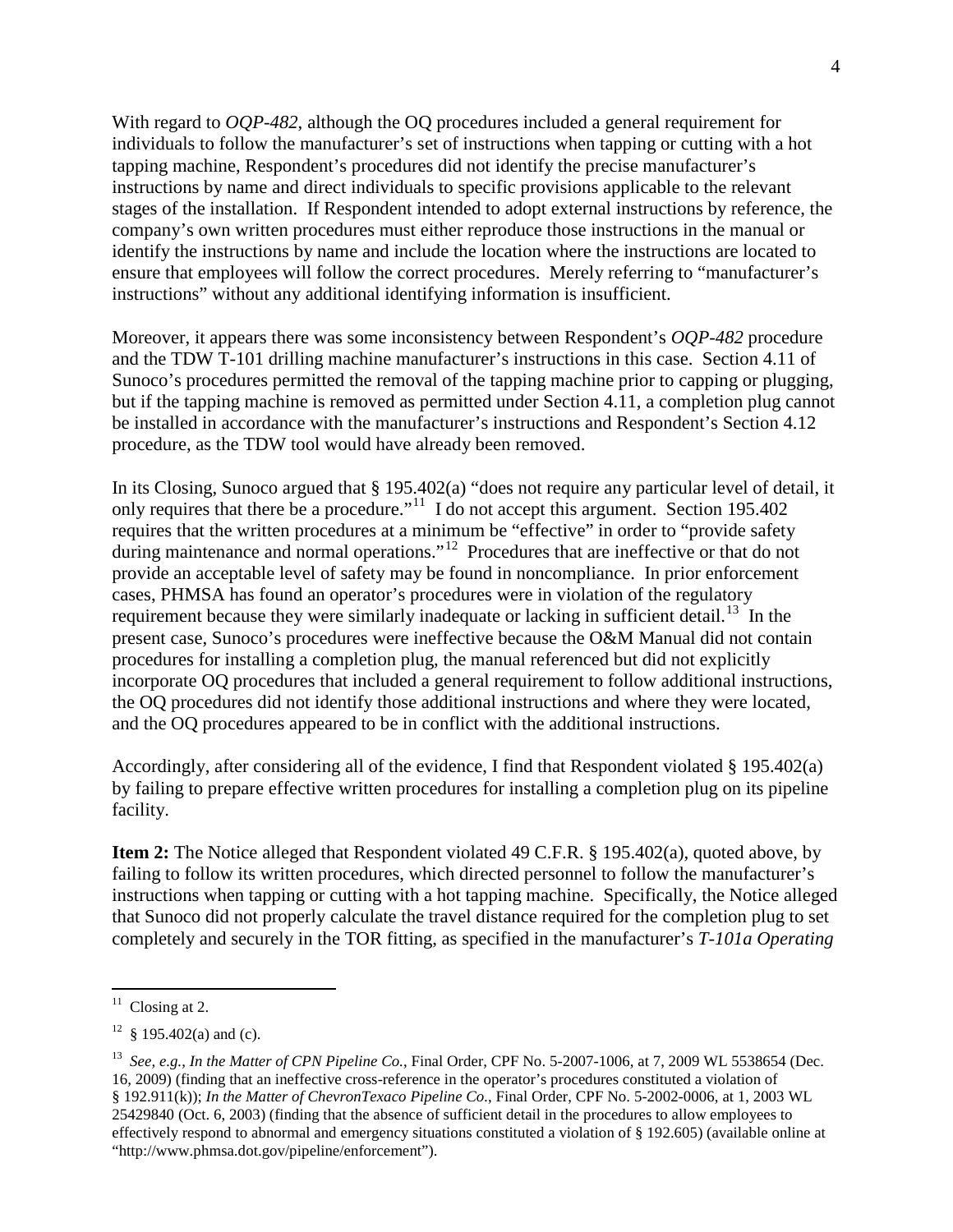*and Maintenance Instructions* (TDW instructions). After Respondent had installed the completion plug, the plug allegedly blew out because it had not been completely set in accordance with the manufacturer's instructions.

Sunoco contended that it had followed its own written procedures in accordance with § 195.402(a). Respondent stated that it performed the activity "in accordance with their training and the JPM [job performance measures] criteria," referring to qualification procedures *JPM-OQP-482-001* and *JPM-OQP-482-002*. With respect to the manufacturer's installation procedures, Sunoco argued that the regulation does not require the company to follow the manufacturer's procedures and that its OQ procedures did not require that the manufacturer's procedures be followed "to the exclusion of the operator's training and JPM qualifications."<sup>[14](#page-5-0)</sup>

Section 195.402(a) requires an operator to follow its manual of written procedures for conducting normal operations and maintenance activities. Although I found in Item 1 that Respondent's procedures were inadequate, Sunoco's *OQP-482* procedure required personnel to review and follow the tapping machine manufacturer's instructions prior to proceeding to the job site and also when physically tapping the pipeline. In the record is also evidence that Respondent's personnel acknowledged that employees were supposed to follow the manufacturer's installation instructions. Accordingly, under § 195.402(a), Respondent was required to follow these procedures during the tapping activity on November 25, 2008.

Section 1.1.1 of Respondent's OQ Procedures required personnel to review the tapping machine manufacturer's instructions prior to proceeding to the job site. In addition, Section 4.4 of Respondent's procedures stated: "When tapping and/or cutting with the hot tapping machine, the manufacturer's instructions must be followed." The tapping machine manufacturer's instructions, specifically Section III, Paragraph 2.2 of the TDW instructions, specified how to determine the distance the completion plug must travel to completely set in the TOR fitting. In addition, Paragraph 2.4 specified how to set the completion plug. This paragraph contained the following warning: "If the measurements taken in paragraph 2.2 cannot be attained, do not assume plug is set. Do not remove valve. Thread-o-ring is not completely set. Follow removal instructions, check all work including measurements, and reset."<sup>15</sup>

Although Respondent argued that it had installed the completion plug in accordance with its procedures, there is no evidence that the company determined the distance for the completion plug to travel as required by the TDW instructions. The evidence in the record proves it was more likely that Sunoco failed to follow the instructions resulting in an improperly set plug. During the PHMSA investigation, evidence was produced that suggested the pipe riser may have been slightly oval shaped, which could have interfered with the completion plug reaching the proper seat depth.<sup>[16](#page-5-2)</sup> Similarly, Respondent attributed the failure of the plug to a faulty TOR nipple (into which the completion plug was to be installed), which prevented the uninhibited insertion of the completion plug.<sup>[17](#page-5-3)</sup> Had Respondent followed the TDW instructions to determine the proper distance the completion plug must travel to be completely set, the company would

<span id="page-5-0"></span> $14$  Closing at 3.

<span id="page-5-1"></span><sup>&</sup>lt;sup>15</sup> Violation Report, Exhibit A, Item 10, pages 18-19.

<span id="page-5-2"></span><sup>&</sup>lt;sup>16</sup> Violation Report at 5.

<span id="page-5-3"></span> $17$  Closing at 1.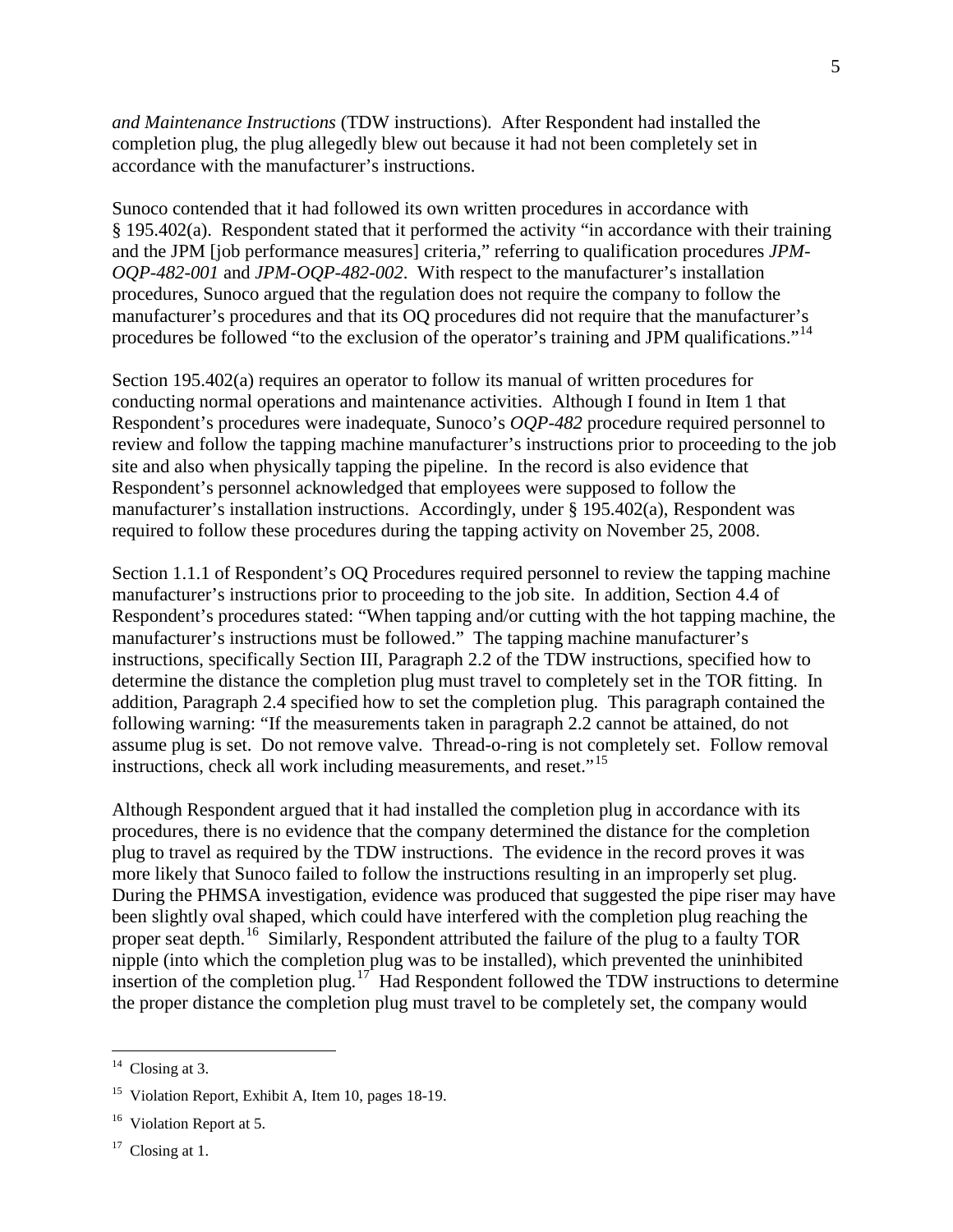have likely identified any issue preventing the plug from being correctly installed.

Finally, Sunoco argued that PHMSA cannot find the company in violation for both failing to have written procedures (Item 1) and failing to follow the written procedures (Item 2).

In Item 1, I found that Respondent's procedures were ineffective and lacking in detail, which constituted a violation of the regulatory requirement. Although they were ineffective for purposes of compliance with the regulatory standard, the procedures nevertheless included a requirement for personnel to follow the manufacturer's instructions when tapping or cutting with a hot tapping machine. The evidence demonstrates Sunoco failed to comply with those instructions, and therefore failed to comply with its own procedures. Sunoco's failure to follow its procedures is a separate offense from the company's failure to prepare procedures that satisfy the regulation. Therefore, I find Sunoco may be found in violation for both.

Accordingly, after considering all of the evidence, I find that Respondent violated 49 C.F.R. § 195.402(a) by failing to follow its written procedures for installing the completion plug.

**Item 3:** The Notice alleged that Respondent violated 49 C.F.R. § 195.505(a), which states:

#### **§ 195.505 Qualification program.**

Each operator shall have and follow a written qualification program. The program shall include provisions to:

(a) Identify covered tasks; . . .

The Notice alleged that Respondent violated § 195.505(a) by failing to identify the installation of completion plugs as a covered task in its written OQ program. Sunoco's OQ program had two methods for qualifying individuals to perform covered tasks: (1) a commercial method developed by the National Center for Construction Education and Research (NCCER); and (2) an internal method developed by Sunoco that uses job performance measures (JPM), an employee reviewer (usually a supervisor), and a list of task-specific requirements and questions that the qualifying individual completes.

The Notice alleged that Respondent's JPM method for qualifying individuals to perform pipeline tapping (under procedures *JPM-OQP-482-001* and *JPM-OQP-482-002*) did not identify the installation of completion plugs as a covered task for which individuals must be qualified, and that only the NCCER method identified the installation of completion plugs as a covered task.<sup>[18](#page-6-0)</sup>

Respondent contended that the installation of a completion plug is not a covered task and therefore the qualification requirements in  $\S$  195.505(a) were not applicable. Respondent explained that the activity does not meet the four-part test for a covered task because the activity is neither a maintenance task nor required by Part 195.

Section 195.501(b) provides that "a covered task is an activity, identified by the operator, that: (1) Is performed on a pipeline facility; (2) Is an operations or maintenance task; (3) Is performed as a requirement of this part; and (4) Affects the operation or integrity of the pipeline." I have

<span id="page-6-0"></span><sup>&</sup>lt;sup>18</sup> Respondent clarified that the correct NCCER task applicable to installing a completion plugs as part of a TOR assembly is NCCER task 40.8, not 40.91.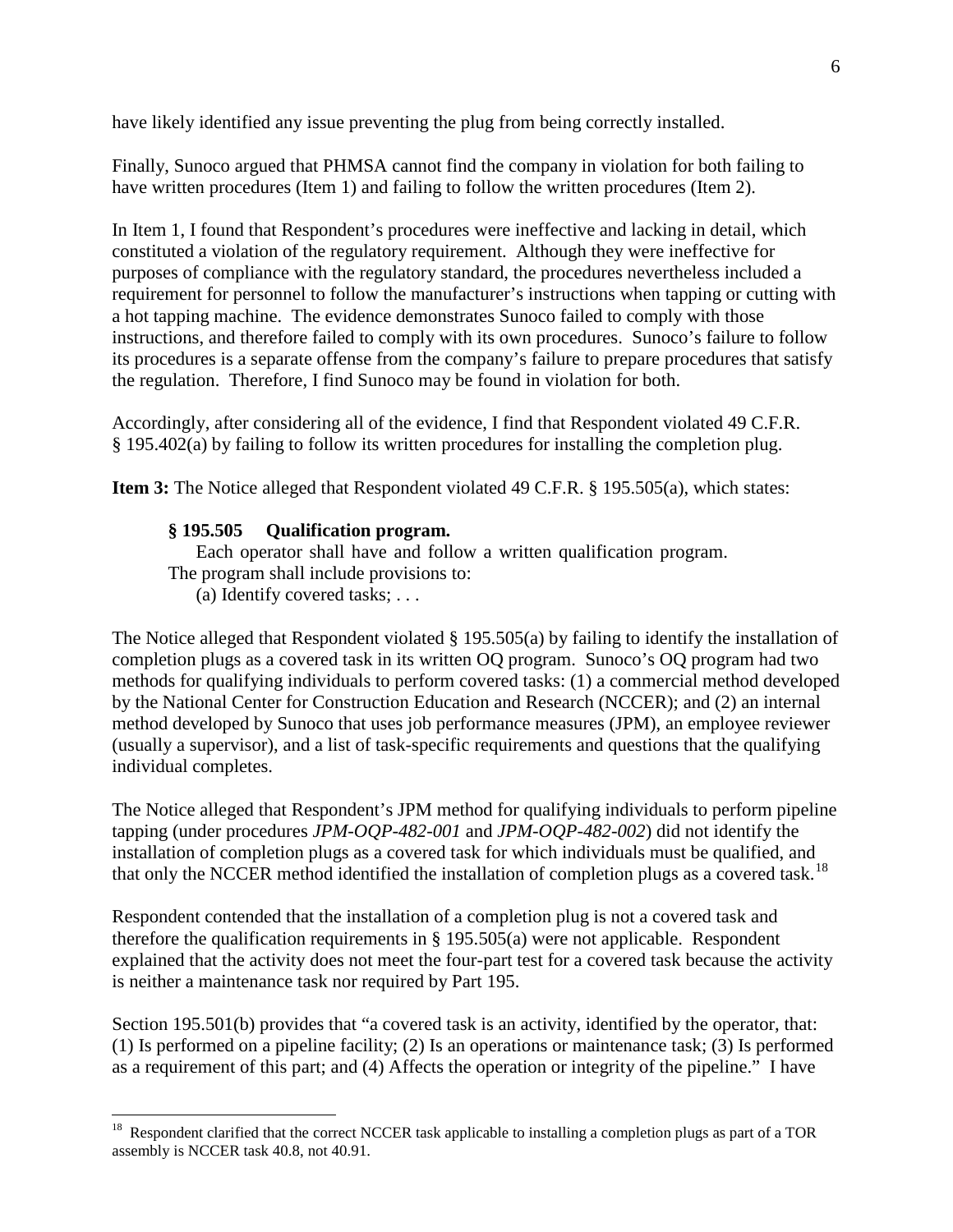already determined in Item 1, above, that tapping a pipeline and installing a completion plug is an operations or maintenance task. In addition, the task is performed on a pipeline facility and, as evident from the events of November 25, 2008, the activity has the potential to affect the operation and integrity of the pipeline.

Respondent argued that tapping a pipeline and installing a completion plug is not performed as a requirement of Part 195. I disagree. There are a number of pipeline safety requirements that apply directly to the tapping of a pipeline and installing a completion plug, including requirements in Subparts C and D of Part 195, which prescribe minimum design and installation requirements. These requirements must be followed when installing a fitting, plug, or any pipeline component. Since this function must be performed in accordance with the requirements in Part 195, I find that tapping a pipeline and installing a completion plug to complete the tap is an activity that must be identified as an OQ covered task and that individuals performing the activity must be qualified.<sup>[19](#page-7-0)</sup>

Respondent contended further that its JPM method properly included the activity of installing a completion plug as a "sub-task" of the covered task for tapping a pipeline. The company explained that it has polled several other pipeline operators and none of them listed the installation of a completion plug as a covered task in their OQ programs, but rather considered the activity to be a sub-task within the general covered task of tapping a pipeline.

The OQ regulations at §§ 195.501(b) and 195.505(a) do not refer to "sub-tasks." If an operations or maintenance activity meets the four-part test for a covered task, it does not matter whether an operator identifies the activity as a separate covered task or an element of another covered task, so long as the activity has been identified as requiring qualification to perform and the operator has a process in place to ensure through evaluation that individuals performing the activity are qualified. Respondent may refer to the installation of a completion plug as a "sub-task" of tapping a pipeline, but because installing a completion plug to close the tap is a basic element of tapping that meets the four-part test for a covered task, the operator's OQ program must identify installing a completion plug to close the tap as a task requiring qualification.<sup>[20](#page-7-1)</sup>

Although the procedures in Section 4.12 of Respondent's *JPM-OQP-482-002* specified that an individual must "Cap or plug [the] tap valve connection [to seal the opening] until [it is] ready for use," this limited procedure by itself did not identify the installation of completion plugs as a covered task for which personnel must be qualified. In addition, the lack of details in the procedure resulted in there not being a process by which to ensure individuals can be evaluated to determine if they are qualified to perform the task.

Accordingly, after considering all of the evidence, I find that Respondent violated 49 C.F.R. § 195.505(a) by failing to identify the installation of a completion plug as a covered task in its OQ program.

<span id="page-7-0"></span><sup>&</sup>lt;sup>19</sup> Qualified means that "an individual has been evaluated and can: (a) Perform assigned covered tasks and (b) Recognize and react to abnormal operating conditions." § 195.503.

<span id="page-7-1"></span><sup>20</sup> *See Enbridge Energy Partners, L.P.*, Final Order, CPF No. 3-2008-5011, at 12 (Aug. 17, 2010) (finding the installation of Weld+Ends couplings is a covered task even if the operator's procedures included the activity under a combined OQ item).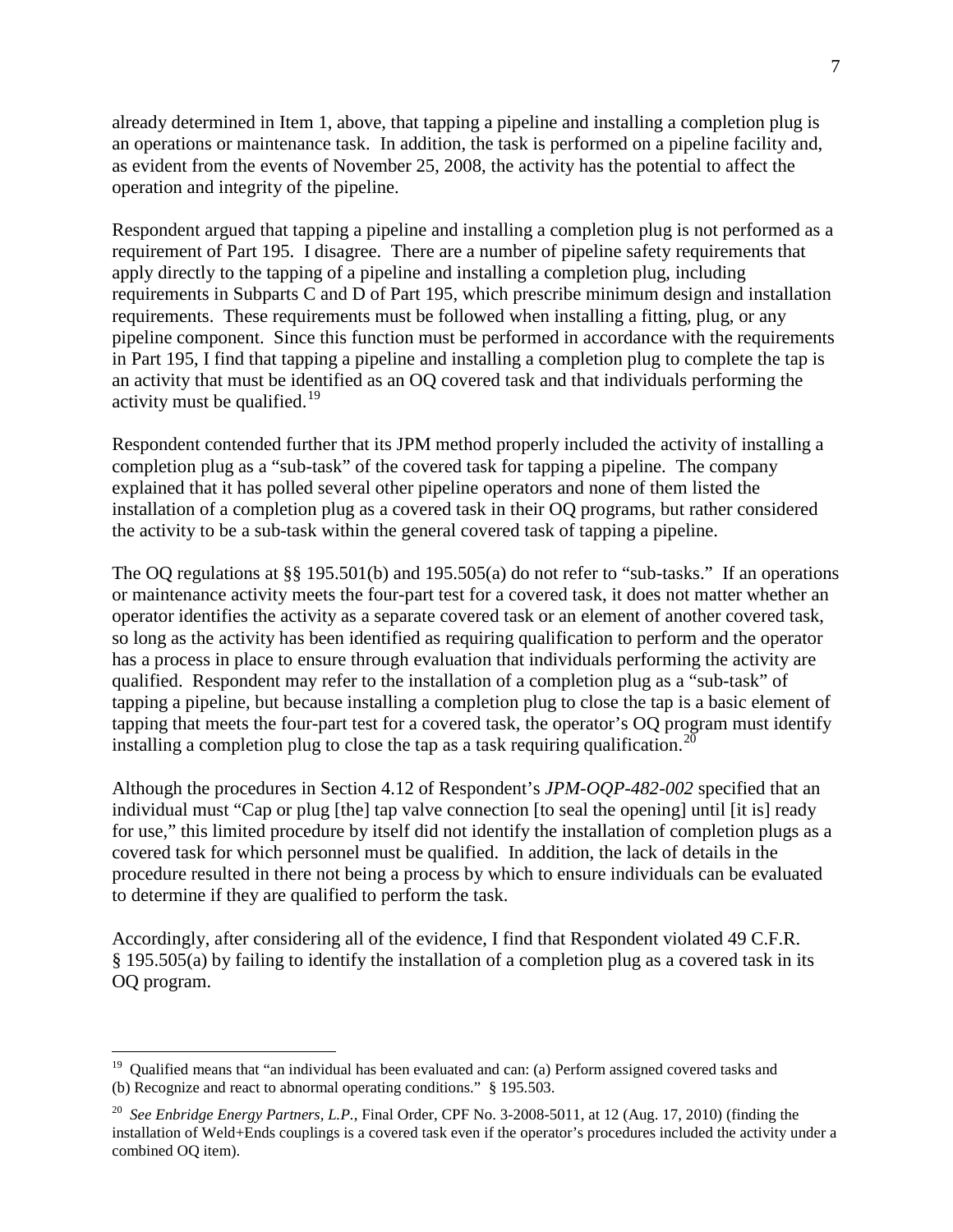**Item 4:** The Notice alleged that Respondent violated 49 C.F.R. § 195.505(b), which states:

#### **§ 195.505 Qualification program.**

Each operator shall have and follow a written qualification program. The program shall include provisions to:

 $(a)$ ...

(b) Ensure through evaluation that individuals performing covered tasks are qualified; . . .

The Notice alleged that Respondent violated § 195.505(b) by failing to ensure through evaluation that an individual installing a completion plug was qualified to perform the task. Specifically, the Notice alleged that one of the employees installing the completion plug on November 25, 2008, had been qualified for tapping a pipeline under *JPM-OQP-482*, but that procedure was insufficient to ensure through evaluation that he was qualified to install a completion plug.<sup>[21](#page-8-0)</sup>

Respondent reiterated that the installation of a completion plug is not a covered task and therefore the qualification requirements in § 195.505(b) were not applicable. I have already determined the installation of a completion plug was required to be identified in the OQ program as a covered task for which individuals must be qualified. Therefore, Respondent was required to ensure through evaluation that individuals installing completion plugs were qualified under § 195.505(b).

Respondent also argued the employee was qualified under *JPM-OQP-482* to install completion plugs because the activity is a "sub-task" of the covered task of tapping a pipeline.

The only reference to installing a "plug" in the applicable sections of Respondent's *JPM-OQP-482* is Section 4.12, which specified that an individual must "Cap or plug tap valve connection until ready for use." As indicated above, this statement is too limited to be used in evaluating whether someone is qualified to perform all that is required to safely install a completion plug. Therefore, I find that Respondent did not ensure through evaluation that the employee could perform the task of installing a completion plug safely.

Finally, Sunoco contended that even if the employee was not qualified to install a completion plug, the individual was being directed and observed by the other employee present during the activity, who was qualified.

Section 195.505(c) provides that someone who is not qualified may perform a covered task if directed and observed by an individual that is qualified. After a review of the record, I find no evidence to support Respondent's assertion that the unqualified individual was being directed and observed by the other. Both individuals were present at the site performing the installation activity, but there is no evidence that a "direct and observe" arrangement had been established between them in accordance with any written procedures prepared by Sunoco.<sup>[22](#page-8-1)</sup>

<span id="page-8-0"></span><sup>&</sup>lt;sup>21</sup> The Notice alleged the other employee installing the completion plug on November 25, 2008, had been properly qualified under the NCCER method.

<span id="page-8-1"></span><sup>22</sup> *See In The Matter of Williams Gas Pipeline–Transco*, Final Order, CPF No. 1-2005-1007, at 11, 2007 WL 2475903 (Jul. 18, 2007) (finding that an operator must be able to present documentation that it followed its own procedures for allowing an unqualified individual to perform a covered task at the direction and under the observation of an individual who is qualified).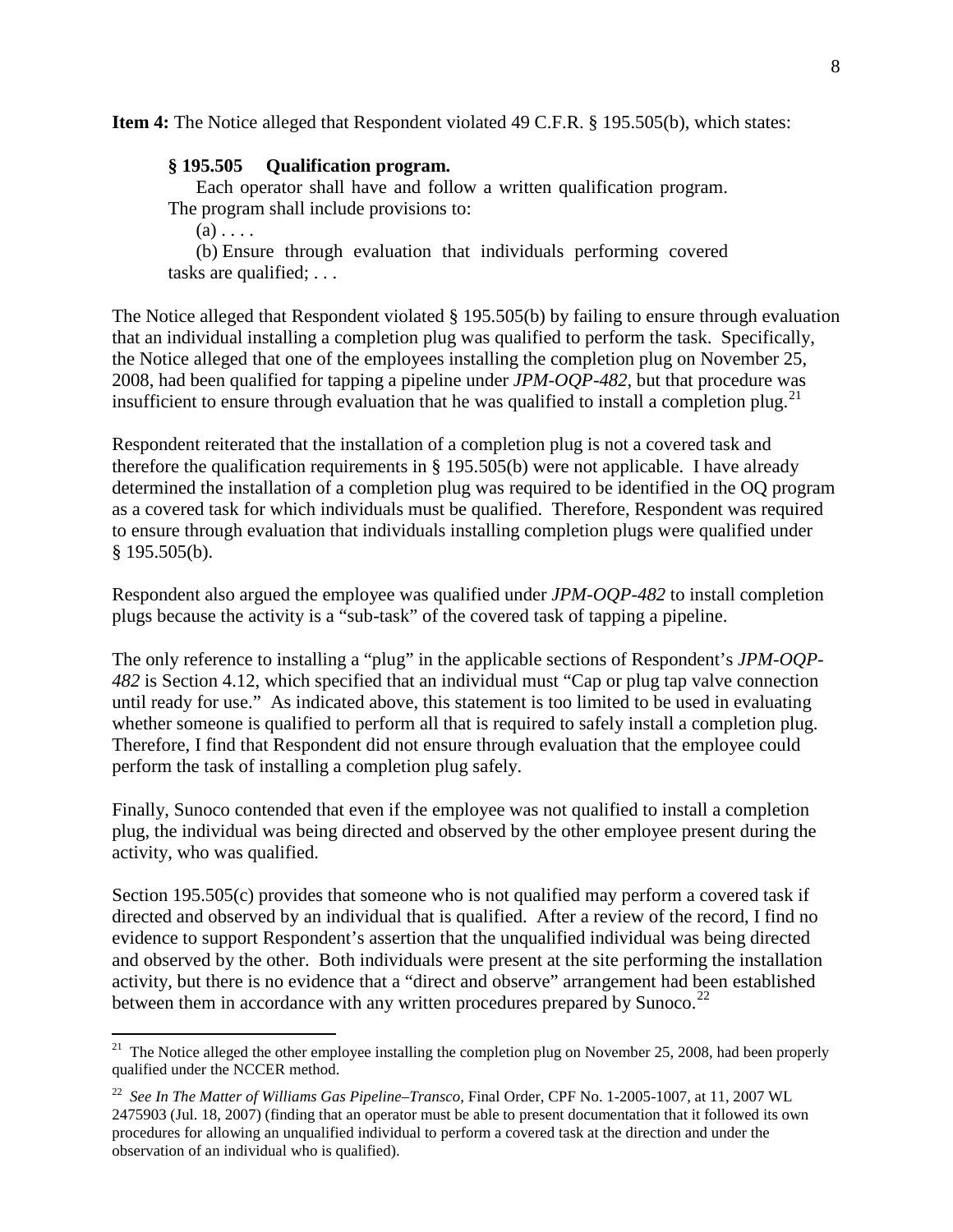Accordingly, after considering all of the evidence, I find that Respondent violated 49 C.F.R. § 195.505(b) by failing to ensure through evaluation that the individual performing a covered task was qualified.

**Item 5:** The Notice alleged that Respondent violated 49 C.F.R. § 195.505(h), which states:

### **§ 195.505 Qualification program.**

Each operator shall have and follow a written qualification program. The program shall include provisions to:

 $(a)$ ...

(h) After December 16, 2004, provide training, as appropriate, to ensure that individuals performing covered tasks have the necessary knowledge and skills to perform the tasks in a manner that ensures the safe operation of pipeline facilities; . . .

The Notice alleged that Respondent violated § 195.505(h) by failing to provide training to ensure that individuals installing completion plugs have the knowledge and skills to perform the task in a safe manner. Specifically, the Notice alleged that Sunoco was unable to provide any documentation that either employee had received training on the installation of completion plugs.

Respondent reiterated that the installation of completion plugs is not a covered task and therefore the training requirements under § 195.505(h) are not applicable. I have determined above that the installation of completion plugs is a covered task. Therefore, Respondent was required to ensure that all individuals received the appropriate training under § 195.505(h).

Respondent argued that since both employees were qualified, it follows necessarily that the individuals were also trained, because individuals must be trained to be qualified. Respondent highlighted that one of the employees had 16 years of experience, which should prove that he was adequately trained.

Section 195.505(h) requires operators to provide training to individuals that are performing covered tasks. The regulation does not exempt from this requirement employees who are already qualified or who have many years of experience. Qualifications alone do not prove that Respondent provided training, because individuals may pass a qualification evaluation based on experience and ability. I have already determined that one of the employees was not properly qualified, but regardless of whether the employees were qualified, Respondent must still provide training as mandated by the regulation. Training is in addition to the qualifications an individual may have and ensures the individual has the knowledge and skills to perform the covered task in a manner that ensures safety.<sup>23</sup>

Sunoco did not present any evidence that it had a training program for the installation of completion plugs, such as written training material or records showing the dates individuals completed training. Therefore, I do not find support for Respondent's assertion that it provided training on the installation of completion plugs to the two employees who were performing the activity on November 25, 2008.

<span id="page-9-0"></span><sup>&</sup>lt;sup>23</sup> Respondent contended that the regulation does not require the company to maintain any records of its training, but § 195.507 requires operators to "maintain records that demonstrate compliance with this subpart," which includes training under § 195.505(h).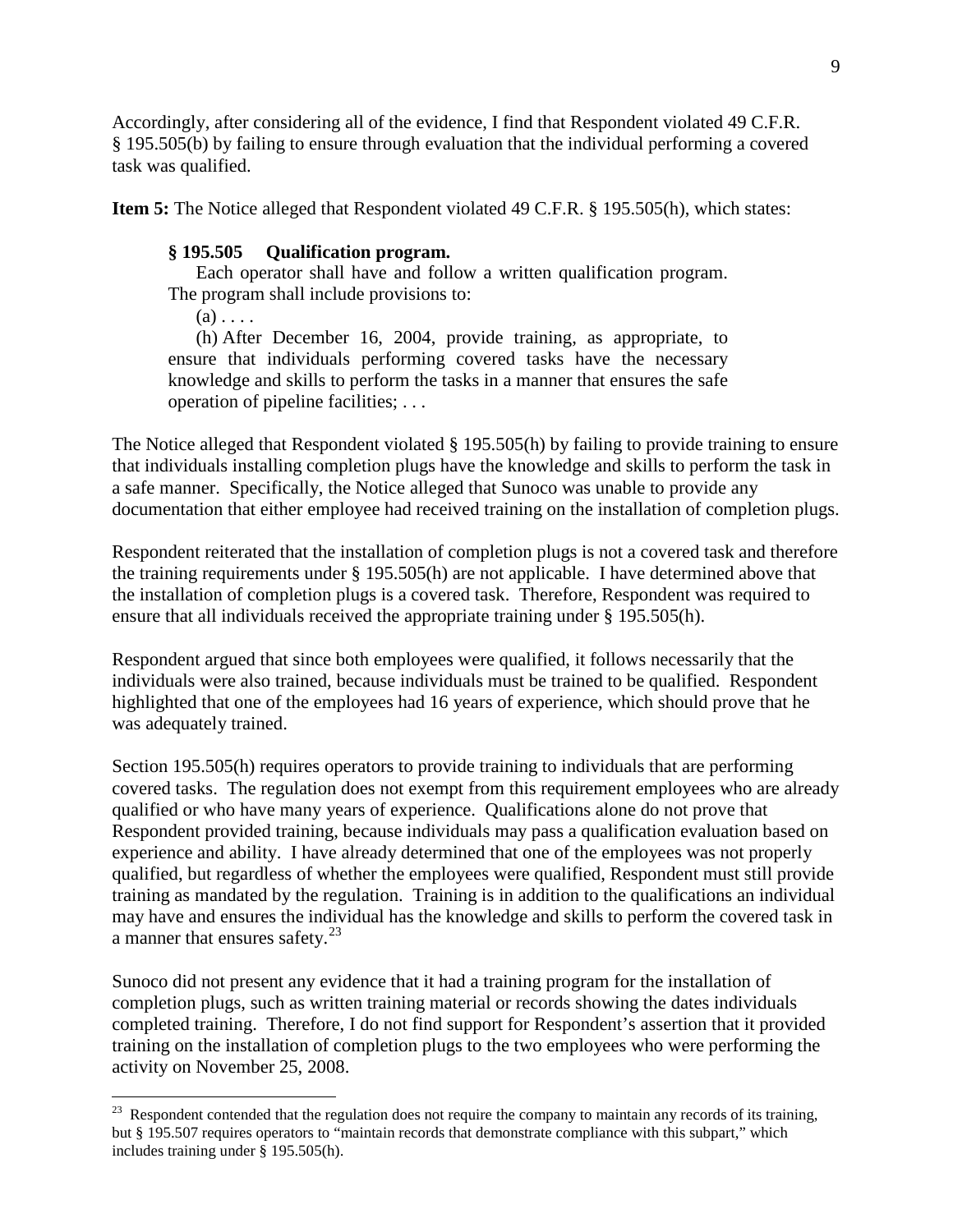Accordingly, after considering all of the evidence, I find that Respondent violated 49 C.F.R. § 195.505(h) by failing to provide training to ensure that individuals installing completion plugs have the knowledge and skills to perform the task in a safe manner.

These findings of violation will be considered prior offenses in any subsequent enforcement action taken against Respondent.

## **ASSESSMENT OF PENALTY**

Under 49 U.S.C. § 60122, Respondent is subject to an administrative civil penalty not to exceed \$100,000 per violation for each day of the violation, up to a maximum of \$1,000,000 for any related series of violations.

In determining the amount of a civil penalty under 49 U.S.C. § 60122 and 49 C.F.R. § 190.225, I must consider the following criteria: the nature, circumstances, and gravity of the violation, including adverse impact on the environment; the degree of Respondent's culpability; the history of Respondent's prior offenses; the Respondent's ability to pay the penalty and any effect that the penalty may have on its ability to continue doing business; and the good faith of Respondent in attempting to comply with the pipeline safety regulations. In addition, I may consider the economic benefit gained from the violation without any reduction because of subsequent damages, and such other matters as justice may require.

The Notice proposed a total civil penalty of \$232,900 for the violations in Items 1, 2 and 5.

**Item 1:** The Notice proposed a civil penalty of \$32,900 for Respondent's violation of 49 C.F.R. § 195.402(a). Respondent violated § 195.402(a) by failing to prepare written procedures for installing a completion plug on its pipeline facility. Sunoco's procedures were ineffective because the O&M Manual did not contain procedures for installing a completion plug, the O&M Manual referenced but did not explicitly incorporate separate OQ procedures that included a general requirement to follow additional instructions, the OQ procedures did not explicitly identify the additional instructions and where they were located, and the OQ procedures appeared to be in conflict with the additional instructions.

Respondent's failure to have effective written procedures for installing a completion plug as part of normal operations and maintenance activities presented a risk to public safety, property, and the environment. That risk was realized on November 25, 2008, when Respondent attempted to install the plug into a TOR fitting using a drilling machine and the plug blew out resulting in the release of approximately 280 barrels of gasoline into the local environment and nearby creek. The failure also resulted in evacuations of homes and businesses in the immediate area and temporary closure of a public highway.

Respondent argued the accident did not occur due to a lack of procedures, but rather as a result of a faulty TOR nipple, which prevented complete insertion of the plug. Respondent argued the penalty was therefore excessive.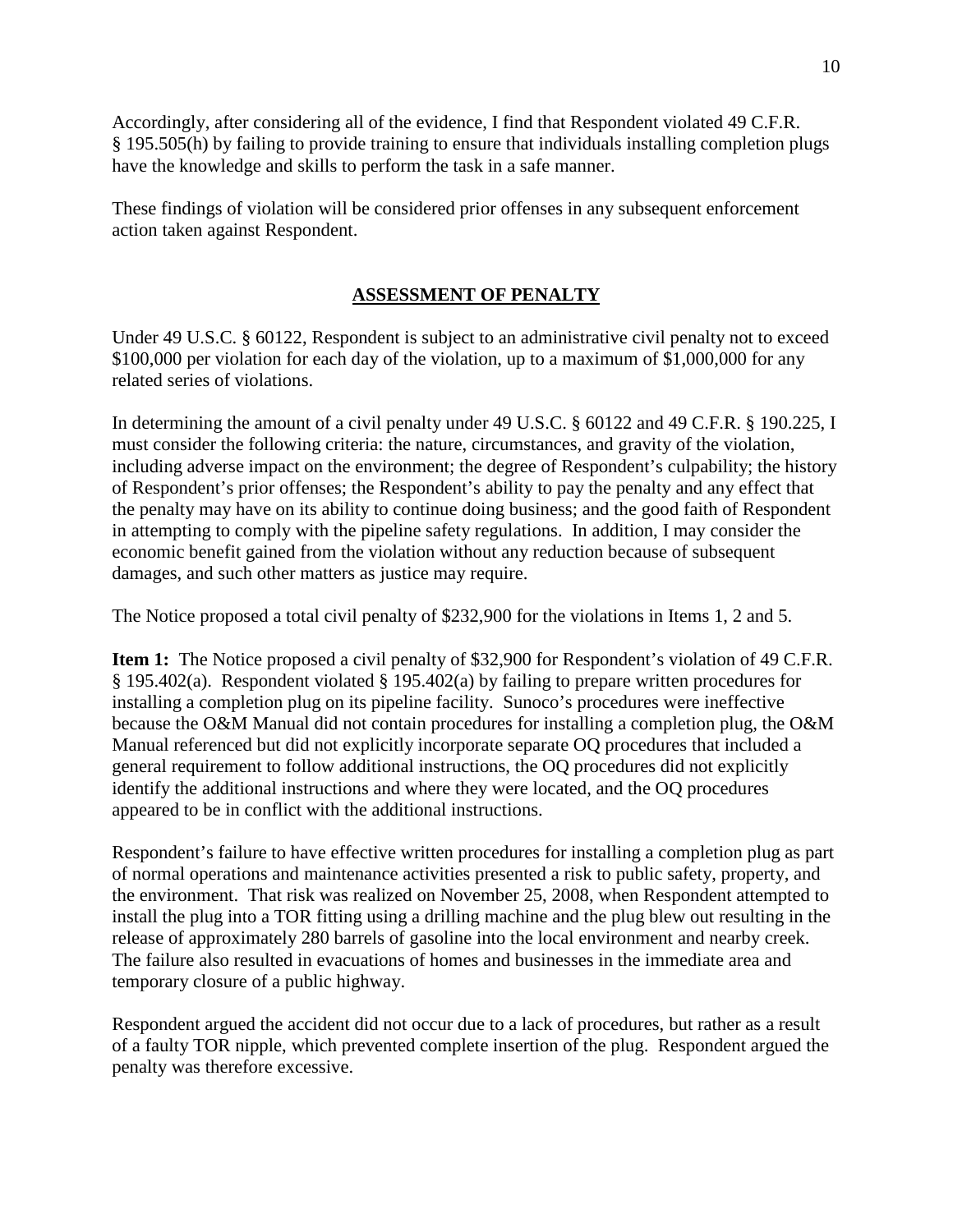I find the alleged fault with the component does not lessen the nature, circumstances, or gravity of the violation, because Respondent was required to have and follow procedures that include, among other things, steps for ensuring the proper installation of the plug, including detecting if the plug does not set properly. Respondent's failure to have such procedures reduced the probability the company would identify the improper setting of the completion plug. The violation contributed to an accident that occurred in a high consequence area (HCA), as defined in § 195.450.<sup>[24](#page-11-0)</sup> For all of these reasons, I find the nature, circumstances, and gravity of the violation justify the proposed civil penalty.

Respondent is culpable for this violation, meaning as the operator of the pipeline, Respondent bears the blame for failing to prepare written procedures for its pipeline system. I have considered whether the company's good faith or history of prior offenses warrant reducing the proposed civil penalties, and find they do not.

Accordingly, having reviewed the record and considered the assessment criteria, I assess Respondent a civil penalty of \$32,900 for violation of 49 C.F.R. § 195.402(a).

**Item 2:** The Notice proposed a civil penalty of \$100,000 for Respondent's violation of 49 C.F.R. § 195.402(a). Respondent violated § 195.402(a) by failing to follow its written procedures, which required the company to review and follow the manufacturer's instructions during installation of the completion plug using a drilling machine. Sunoco attempted to install the completion plug without properly calculating the travel distance necessary for the plug to set completely and securely in the TOR fitting, as required by the manufacturer's instructions. The plug blew out resulting in the release of gasoline into the environment, the evacuation of homes and businesses, and closure of a public highway.

Respondent argued the accident did not occur because of any failure to follow procedures, but rather as a result of the faulty TOR nipple. For this reason, Respondent argued the penalty was excessive.

As noted above, the alleged fault with the component does not lessen the nature, circumstances, or gravity of the violation, because the instructions that Respondent failed to follow included, among other things, steps for the operator to take to detect if the plug did not set properly. Respondent's failure to follow those procedures reduced the probability the company would identify the issue preventing the proper setting of the completion plug. The violation contributed to the accident that occurred in an HCA. For all of these reasons, I find the nature, circumstances, and gravity of the violation justify the proposed civil penalty.

Respondent is culpable for this violation, meaning as the operator of the pipeline, Respondent bears the blame for failing to follow the written procedures the company has prepared for its pipeline system. I have considered whether the company's good faith or history of prior offenses warrant reducing the proposed civil penalties, and find they do not.

In its Response, Respondent argued the civil penalties for Items 1 and 2 are duplicative because they "seek to punish Sunoco Pipeline L.P. for essentially the same alleged violation."<sup>[25](#page-11-1)</sup>

<span id="page-11-0"></span> $24$  Violation Report at 3.

<span id="page-11-1"></span> $25$  Response at 1.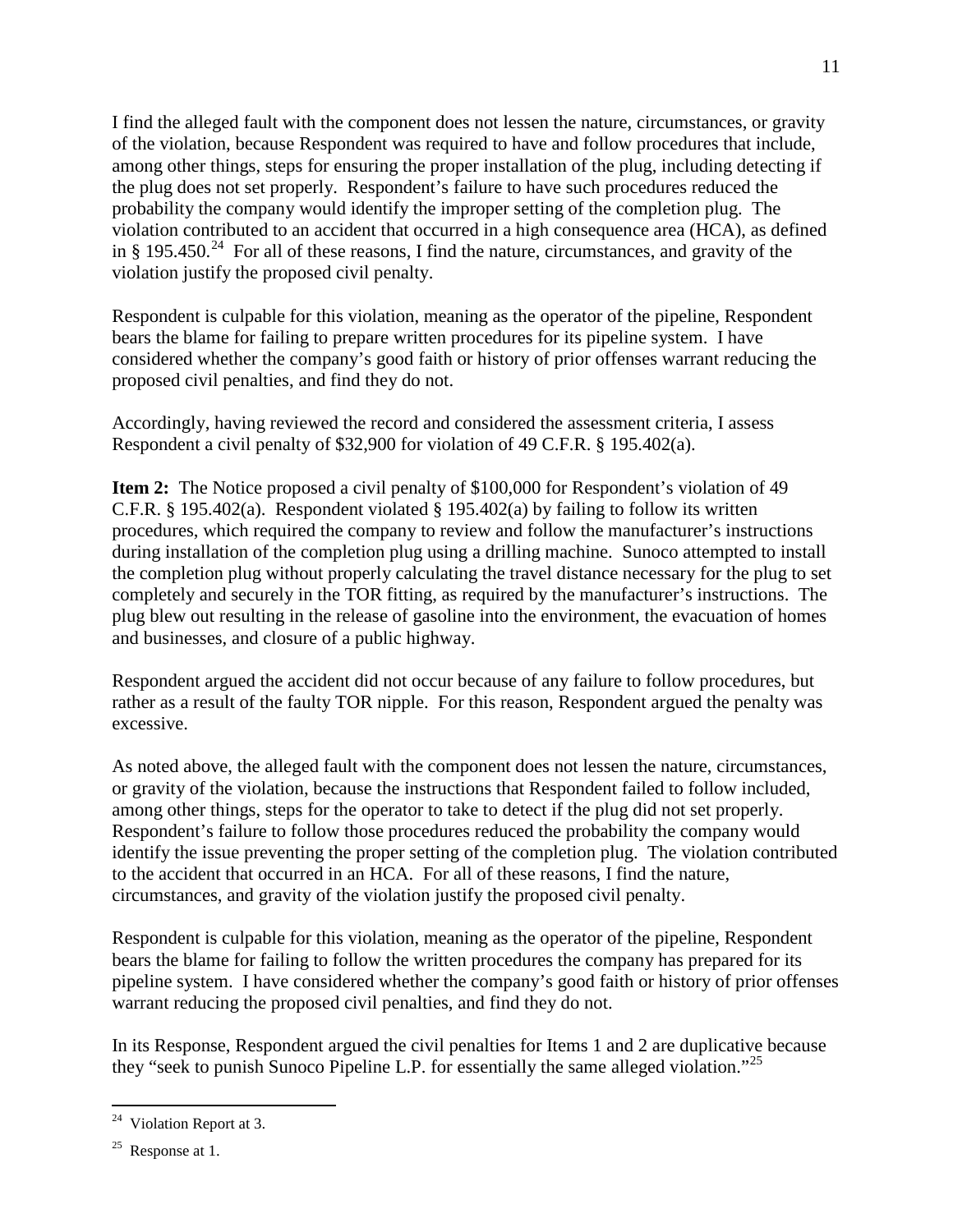As noted above, the company's failure to follow its procedures is a separate offense from the company's failure to have procedures that satisfied the regulation. Therefore, I find Sunoco may be found in violation for both and may be assessed separate civil penalties for the violations.

Accordingly, having reviewed the record and considered the assessment criteria, I assess Respondent a civil penalty of \$100,000 for violation of 49 C.F.R. § 195.402(a).

**Item 5:** The Notice proposed a civil penalty of \$100,000 for Respondent's violation of 49 C.F.R. § 195.505(h). Respondent violated § 195.505(h) by failing to provide training to ensure that individuals installing completion plugs had the knowledge and skills to perform the task in a safe manner. Sunoco had not provided training on the installation of completion plugs to those individuals who performed the activity on November 25, 2008. As noted above, the completion plug blew out after they attempted an installation resulting in the release of gasoline into the environment, evacuation of homes and businesses, and closure of a highway.

Respondent argued the accident did not occur because of any lack of training, but rather as a result of a faulty TOR nipple. For this reason, Respondent argued the penalty was excessive.

As stated above, any alleged fault with the component does not lessen the nature, circumstances, or gravity of this violation, particularly since Respondent had not provided appropriate training to these individuals on the proper procedures for detecting potential defects that could cause a completion plug to fail. Respondent's failure to provide training for these individuals on the proper installation of a completion plug contributed to the accident that occurred in an HCA. For these reasons, I find the nature, circumstances, and gravity of the violation justify the proposed civil penalty.

Respondent is culpable for this violation, meaning as the operator of the pipeline, Respondent bears the blame for failing to provide training to its employees. I have considered whether the company's good faith or history of prior offenses warrant reducing the proposed civil penalties, and find they do not.

Accordingly, having reviewed the record and considered the assessment criteria, I assess Respondent a civil penalty of \$100,000 for violation of 49 C.F.R. § 195.505(h).

In summary, having reviewed the record and considered the assessment criteria for each of the Items above, I assess Respondent a total civil penalty of **\$232,900.**

Respondent did not provide any evidence suggesting the company is unable to pay the civil penalty. Therefore, I find Respondent is able to pay the penalty without adversely affecting its ability to continue in business.

Payment of the civil penalty must be made within 20 days of service. Federal regulations (49 C.F.R. § 89.21(b)(3)) require such payment to be made by wire transfer through the Federal Reserve Communications System (Fedwire), to the account of the U.S. Treasury. Detailed instructions are contained in the enclosure. Questions concerning wire transfers should be directed to: Financial Operations Division (AMZ-341), Federal Aviation Administration, Mike Monroney Aeronautical Center, P.O. Box 269039, Oklahoma City, Oklahoma 73125. The Financial Operations Division telephone number is (405) 954-8893.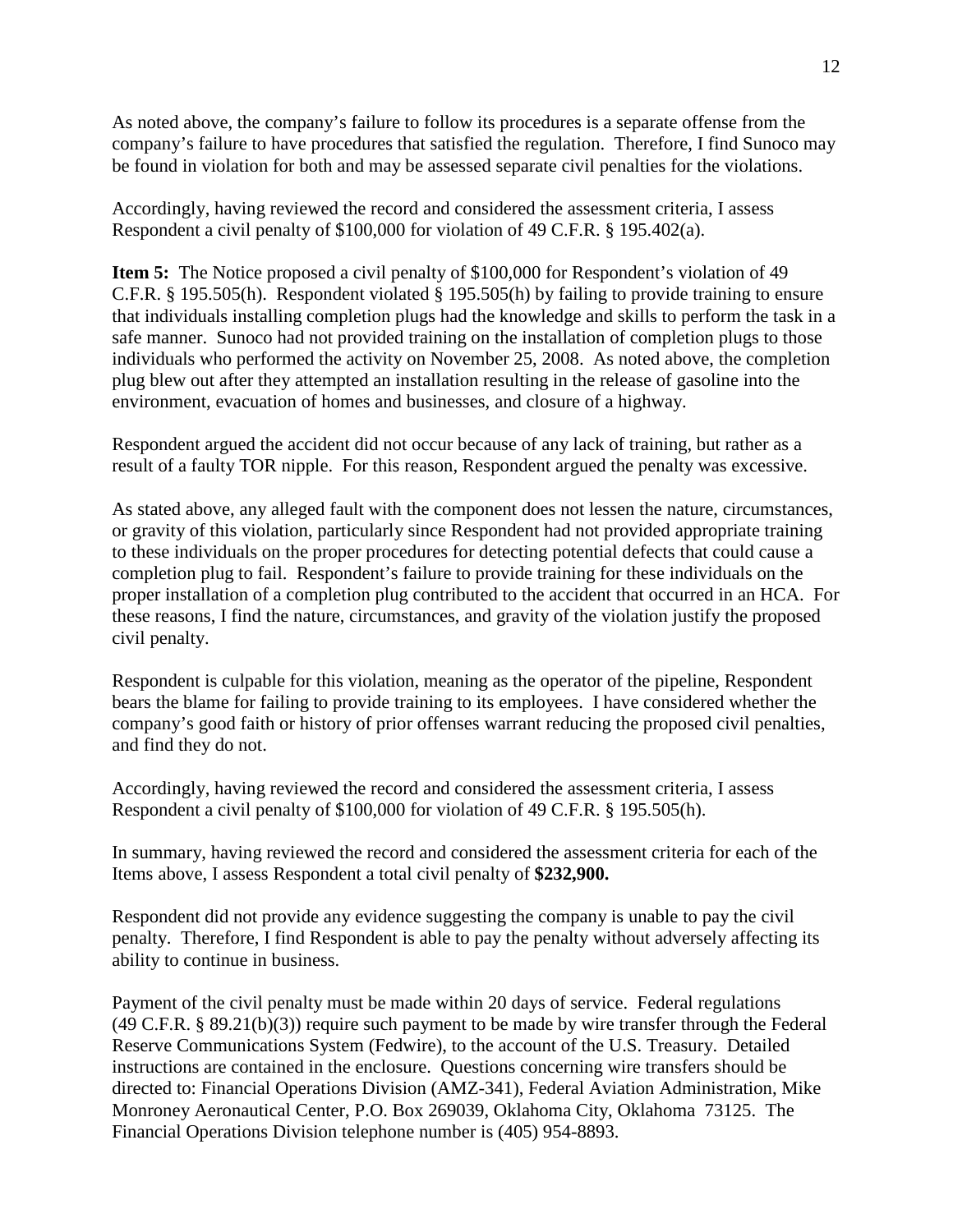Failure to pay the \$232,900 civil penalty will result in accrual of interest at the current annual rate in accordance with 31 U.S.C. § 3717, 31 C.F.R. § 901.9 and 49 C.F.R. § 89.23. Pursuant to those same authorities, a late penalty charge of six percent (6%) per annum will be charged if payment is not made within 110 days of service. Furthermore, failure to pay the civil penalty may result in referral of the matter to the Attorney General for appropriate action in a district court of the United States.

# **COMPLIANCE ORDER**

Under 49 U.S.C. § 60118(a), each person who engages in the transportation of hazardous liquids or who owns or operates a pipeline facility is required to comply with the applicable safety standards established under chapter 601. The Notice proposed a compliance order with respect to Items 1, 3 and 4 in the Notice for the violations described above.

In its Response, Respondent indicated that it had "completed several of [the] remedial requirements in the Proposed Compliance Order and therefore the inclusion of these is unnecessary."<sup>26</sup> The measures Sunoco indicated that it performed include providing additional training and amending its O&M Manual and *OQP-JPM-482*.

During the hearing, the Director requested that Sunoco submit documentation of these remedial actions. In its Closing, Respondent did not include any evidence to confirm that it had performed these actions. Therefore, I find the record does not support Respondent's contention that a Compliance Order is unnecessary.

Pursuant to the authority of 49 U.S.C. § 60118(b) and 49 C.F.R. § 190.217, Respondent is ordered to take the following actions to ensure compliance with the pipeline safety regulations applicable to its operations:

- 1. With respect to the violation of § 195.402(a) (**Item 1**), Respondent must amend its manual of written procedures for operations and maintenance to include specific procedures for installing completion plugs. The procedures may be developed by Sunoco or may be from another source, provided the source material is incorporated verbatim or referenced by name and made readily available as part of the operations and maintenance procedures.
- 2. With respect to the violation of § 195.505(a) (**Item 3**), Respondent must amend its qualification procedures to identify the installation of a completion plug as a covered task for which individuals must be qualified. The procedures must include sufficient details regarding installation of a completion plug to ensure that individuals can be properly qualified to perform the activity.
- 3. With respect to the violation of § 195.505(b) (**Item 4**), Respondent must re-qualify each individual who installs a completion plug using the new qualification procedures prepared pursuant to this Compliance Order.

<sup>13</sup>

<span id="page-13-0"></span> $26$  Response at 2.